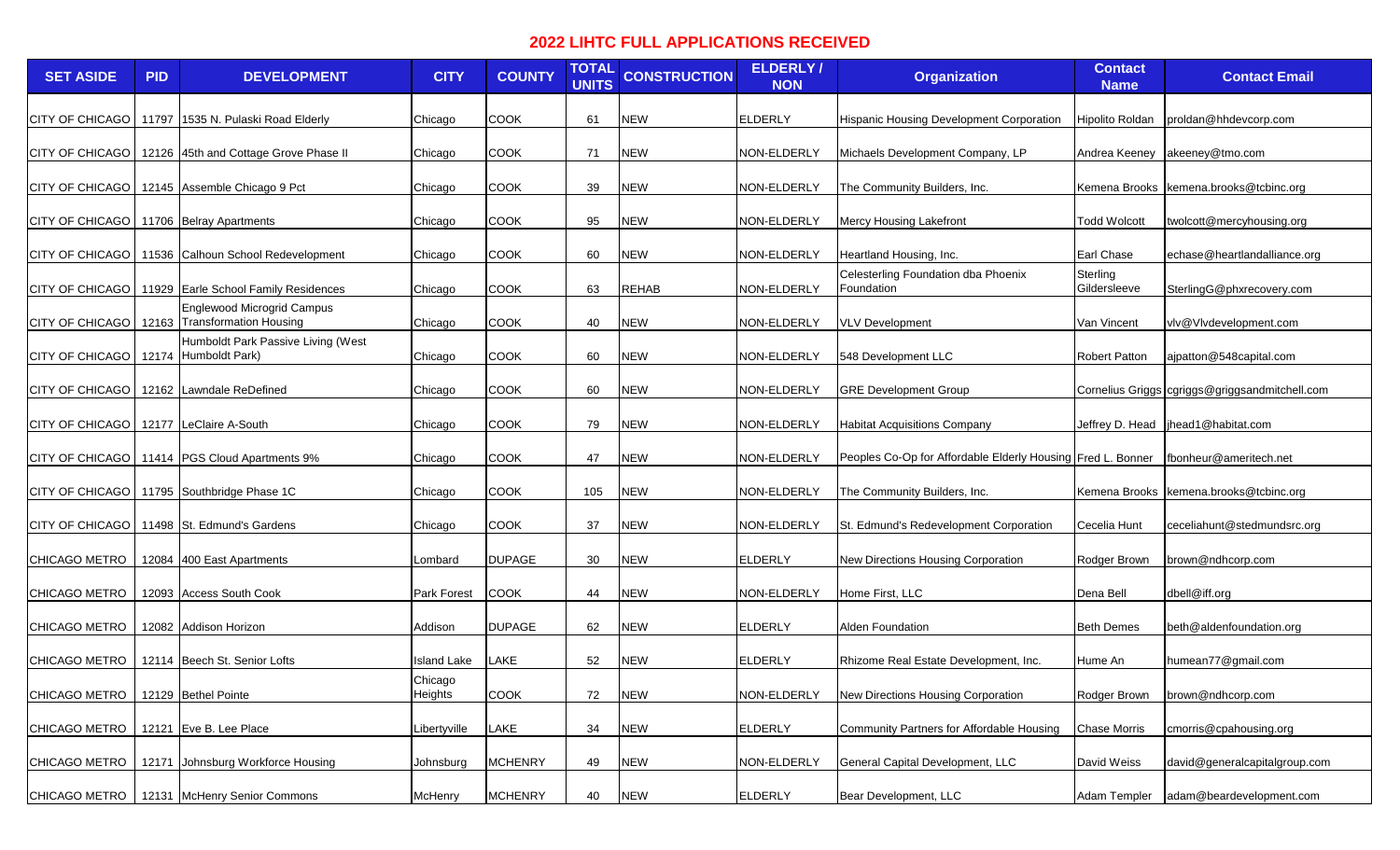## **2022 LIHTC FULL APPLICATIONS RECEIVED**

| <b>SET ASIDE</b> | <b>PID</b>   | <b>DEVELOPMENT</b>                                             | <b>CITY</b>         | <b>COUNTY</b>     | <b>TOTAL</b><br><b>UNITS</b> | <b>CONSTRUCTION</b> | <b>ELDERLY/</b><br><b>NON</b> | <b>Organization</b>                                         | <b>Contact</b><br><b>Name</b> | <b>Contact Email</b>                       |
|------------------|--------------|----------------------------------------------------------------|---------------------|-------------------|------------------------------|---------------------|-------------------------------|-------------------------------------------------------------|-------------------------------|--------------------------------------------|
| CHICAGO METRO    |              | 12094 Mt Pisgah Place                                          | Evanston            | <b>COOK</b>       | 44                           | <b>NEW</b>          | NON-ELDERLY                   | <b>Housing Opportunity Development</b><br>Corporation       | <b>Richard Koenig</b>         | rkoenig@hodc.org                           |
| CHICAGO METRO    |              | 12092 Orland Hills Senior Apartments                           | Orland Hills        | <b>COOK</b>       | 70                           | <b>NEW</b>          | <b>ELDERLY</b>                | TRG Community Development, LLC                              | <b>Andre Blakley</b>          | BlakleyA@Richmancapital.com                |
| CHICAGO METRO    |              | 12149 Prospect Senior Lofts                                    | Mount<br>Prospect   | <b>COOK</b>       | 53                           | <b>NEW</b>          | <b>ELDERLY</b>                | <b>MVAH Holding LLC</b>                                     | <b>Brian McGeady</b>          | brian.mcgeady@mvg.com                      |
| CHICAGO METRO    |              | 12107 Residences of Crystal Lake 2                             | <b>Crystal Lake</b> | <b>MCHENRY</b>    | 27                           | <b>NEW</b>          | ELDERLY                       | Turnstone Development Corp                                  | <b>Bill Schneider</b>         | bschneider@turnstonedev.org                |
| CHICAGO METRO    |              | 12180 Riverwalk Homes 2 (Building C)                           | Joliet              | WILL              | 64                           | NEW, REHAB          | NON-ELDERLY                   | Holsten Real Estate Development<br>Corporation              | Peter Holsten                 | peterholsten@holstenchicago.com            |
| CHICAGO METRO    |              | 12181 Riverwalk Homes 3 (Building D)                           | Joliet              | WILL              | 42                           | NEW, REHAB          | NON-ELDERLY                   | Holsten Real Estate Development<br>Corporation              | Peter Holsten                 | peterholsten@holstenchicago.com            |
| CHICAGO METRO    |              | Spring Hill Senior Residences of West<br>12175 Dundee Phase II | West Dundee KANE    |                   | 72                           | <b>NEW</b>          | <b>ELDERLY</b>                | Gardner Capital Development LLC                             | Amy Dosen                     | adosen@gardnercapital.com                  |
| CHICAGO METRO    |              | 12161 St. Elizabeth Senior Residences Phase II                 | Channahon           | <b>WILL</b>       | 54                           | <b>NEW</b>          | <b>ELDERLY</b>                | Hope Bound Community Development<br>Corporation             | Michael<br>Simelton           | msimelton@hajoliet.org                     |
| CHICAGO METRO    |              | 12097 Taylor Place Apartments                                  | McHenry             | <b>MCHENRY</b>    | 54                           | <b>NEW</b>          | NON-ELDERLY                   | <b>Housing Opportunity Development</b><br>Corporation       |                               | Richard Koenig rkoenig@hodc.org            |
| CHICAGO METRO    |              | 11931 Wildwood Trace                                           | Elgin               | <b>KANE</b>       | 50                           | <b>NEW</b>          | NON-ELDERLY                   | Association for Individual Development                      | Lore Baker                    | Lbaker@AlDcares.org                        |
| NON-METRO        |              | 12164 Avalon at Morris                                         | Morris              | <b>GRUNDY</b>     | 56                           | <b>NEW</b>          | NON-ELDERLY                   | Lepomis, Inc.                                               | Nathan Joseph                 | nathan.joseph@domeradev.com                |
| NON-METRO        |              | 12100 DeVille Manor                                            | Oswego              | <b>KENDALL</b>    | 42                           | <b>NEW</b>          | ELDERLY                       | Housing Services Alliance, Inc.                             |                               | Liam McGuigan liam@coventrycg.com          |
| NON-METRO        |              | 12148 Field Circle Townhomes                                   | Freeport            | <b>STEPHENSON</b> | 52                           | <b>NEW</b>          | NON-ELDERLY                   | <b>MVAH Holding LLC</b>                                     |                               | Brian McGeady brian.mcgeady@mvg.com        |
| NON-METRO        |              | 11942 Flax Meadow Townhomes II                                 | Highland            | <b>MADISON</b>    | 32                           | <b>NEW</b>          | NON-ELDERLY                   | <b>Turnstone Development Corp</b>                           | <b>Bill Schneider</b>         | bschneider@turnstonedev.org                |
| NON-METRO        |              | 12098 Gemini Senior Living                                     | Oswego              | <b>KENDALL</b>    | 48                           | <b>NEW</b>          | <b>ELDERLY</b>                | DreamLane Real Estate, LLC.                                 | Lane Manning                  | lane@dreamlanere.com                       |
| NON-METRO        |              | 12152 Griswold Estates                                         | <b>White Hall</b>   | <b>GREENE</b>     | 52                           | <b>NEW</b>          | NON-ELDERLY                   | Apple Prairie Residential Services                          | <b>Shelly Mason</b>           | smason@gchousing.org                       |
| NON-METRO        |              | 11823 North Point Homes of Sullivan                            | Sullivan            | <b>MOULTRIE</b>   | 37                           | <b>NEW</b>          | NON-ELDERLY                   | <b>Bridge Builders Community Development</b><br>Corporation | Donna Williams                | donna.williams2321@att.net                 |
| NON-METRO        |              | 12083 Northside Lofts                                          | Aledo               | <b>MERCER</b>     | 30                           | <b>NEW</b>          | NON-ELDERLY                   | Rock Island Economic Growth Corporation                     |                               | Char Flickinger cflickinger@growthcorp.org |
| NON-METRO        |              | 11825 Portland Point                                           | Morrison            | <b>WHITESIDE</b>  | 40                           | <b>NEW</b>          | NON-ELDERLY                   | Turnstone Development Corp                                  | <b>Bill Schneider</b>         | bschneider@turnstonedev.org                |
| NON-METRO        | 12111 Lofts) | Redpointe Apartments (formerly Seminary                        | Downs               | <b>MCLEAN</b>     | 60                           | <b>NEW</b>          | NON-ELDERLY                   | Lincoln Avenue Capital                                      |                               | Russell Condas  rcondas@lincolnavecap.com  |
| NON-METRO        |              | 11924 Rimini Place                                             | Virden              | <b>MACOUPIN</b>   | 28                           | <b>NEW</b>          | NON-ELDERLY                   | Macoupin Housing Services                                   | Dionne Wyatt                  | Dionne@teamhousingcenter.com               |